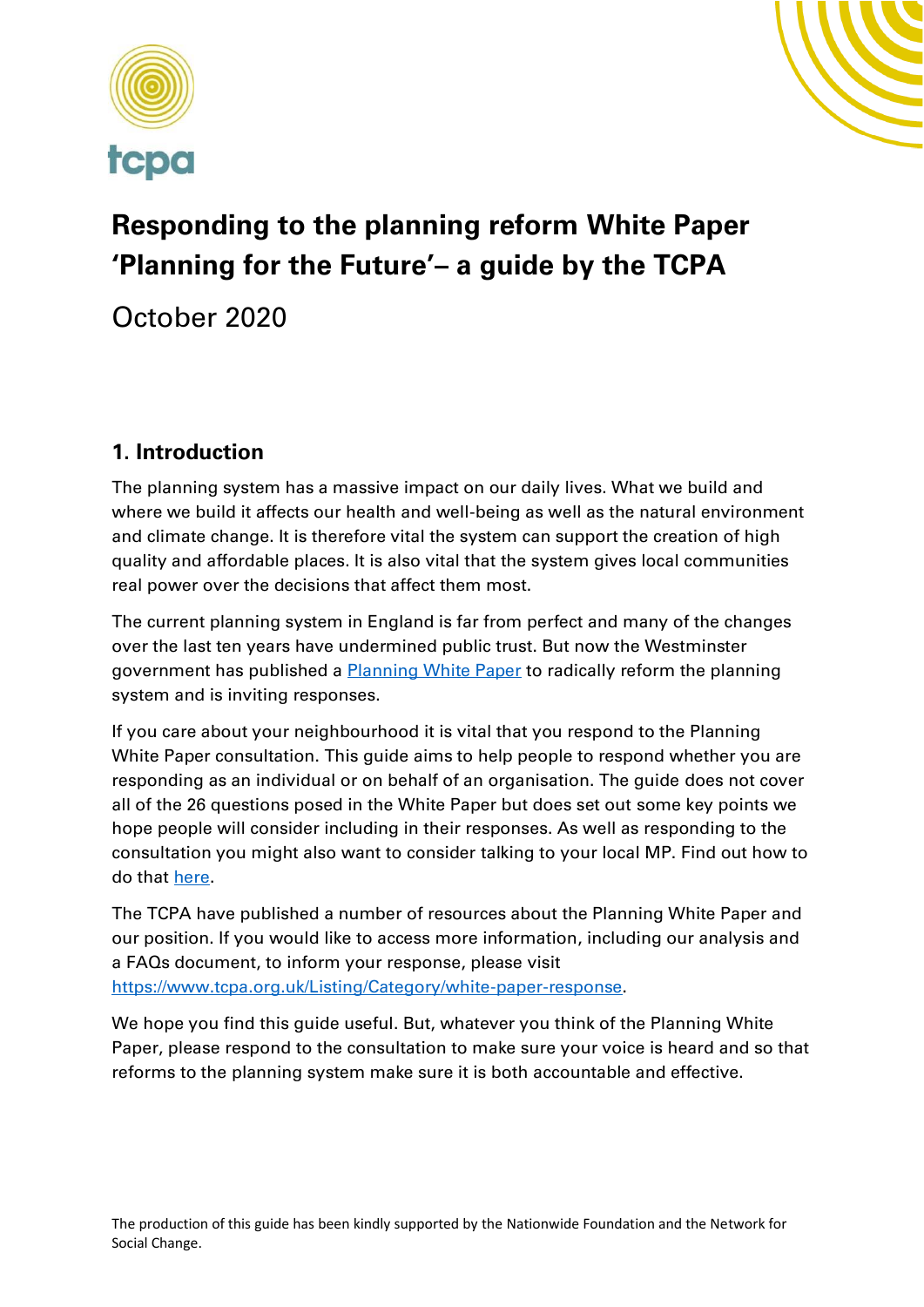# **2. Key information**

The deadline for responses is 11.45pm on 29<sup>th</sup> October. There are a number of ways you can respond.

You can submit your response via a survey available at: <https://www.smartsurvey.co.uk/s/MHCLG-Planning-for-the-Future/>

You can email a response to [planningforthefuture@communities.gov.uk.](mailto:planningforthefuture@communities.gov.uk)

You can post a response to:

Planning for the Future Consultation Planning Directorate 3rd Floor, Fry Building 2 Marsham Street London SW1P 4DF

If you are writing a response by either email or post the Ministry of Housing, Communities and Local Government asks that you include: your name, if applicable your position, and, again if applicable, the name of organisation you are responding on behalf of.

## **3. Developing your response**

The White Paper sets out 24 specific proposals and asks 26 questions, although the questions do not offer an opportunity to comment on all of the proposals. The White Paper is available [here.](https://assets.publishing.service.gov.uk/government/uploads/system/uploads/attachment_data/file/907956/Planning_for_the_Future_web_accessible_version.pdf)

Rather than covering every question in the White Paper, **this guide pulls out some key questions and sets out issues you might like to raise if you are submitting a response**. We encourage you to tailor your response to cover the issues of most importance to you.

# **4. Overarching comments to include in a response sent by email or post**

If you are emailing or posting your response rather than using the questionnaire, we would encourage you to make an overarching comment about the purpose of planning and the need for the reforms to provide clarity around this.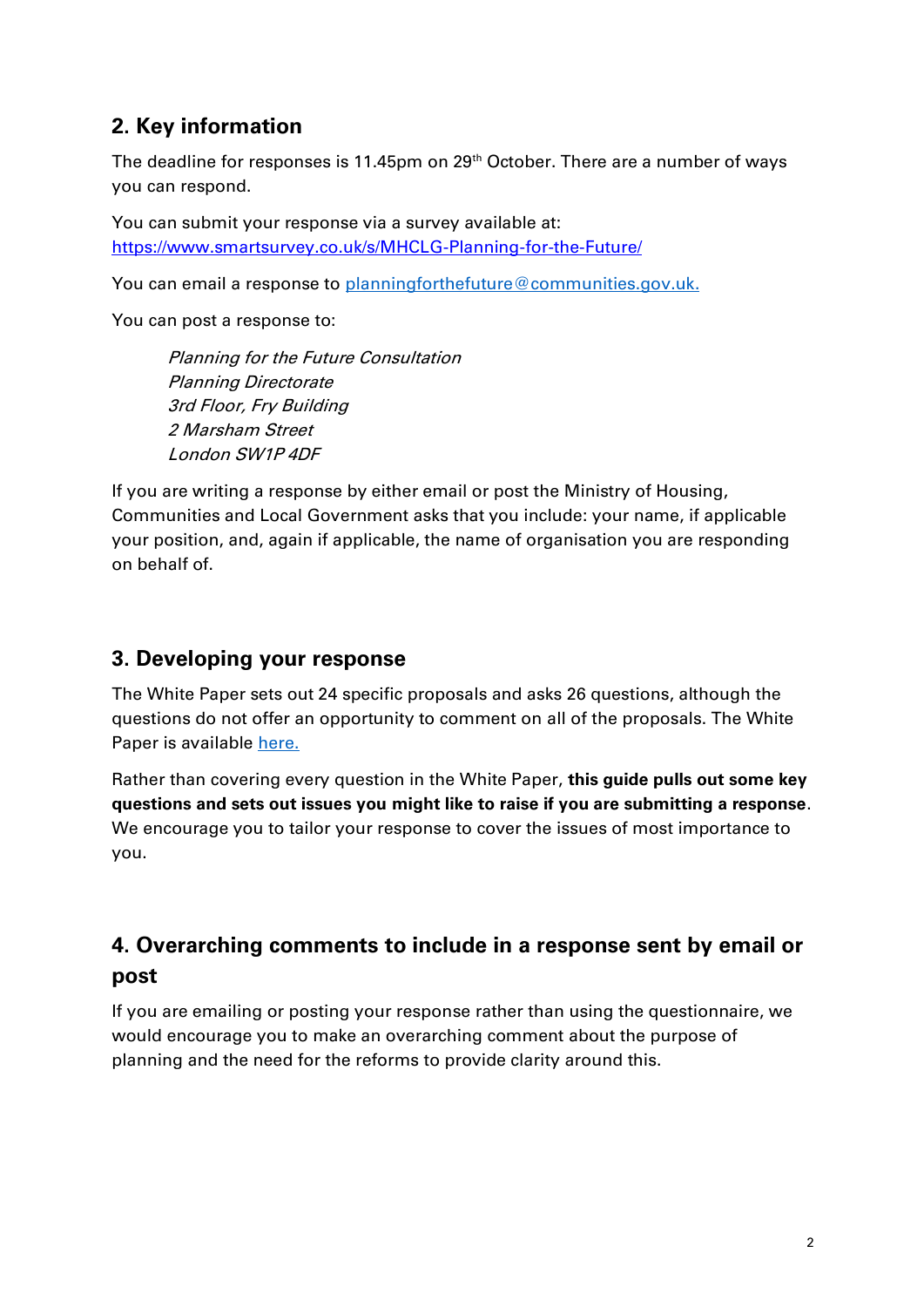#### **Possible text to use:**

The White Paper states the reforms attempt to rebuild trust in the planning system and promote good design. These aspirations are welcome, but the specific proposals focus on streamlining processes and removing key opportunities for participation like the right to be heard in person at planning inquires.

Clarity about the purpose of the planning system is essential to inform the reforms and in guiding a new system once it is in place. The reforms must put in place a clear, statutory purpose for planning which focuses on sustainable development and the health and well-being of all of us.

The new purpose of planning should be "to positively promote the long-term sustainable development of the nation and the health, safety and wellbeing of individuals. Within this, 'sustainable development' should mean: a) managing the use, development and protection of land, the built environment and natural resources in a way which enables people and communities to provide for their social, economic and cultural wellbeing while sustaining the potential of future generations to meet their own needs; and b) promoting social justice and reducing inequality."

Clarity around the purpose of planning would help restore confidence that decisions were in the wider public interest and not dominated by the needs of developers. It would give us all confidence that the system was about making healthier, more sustainable places and not just about housing numbers.

## **5. Answering specific questions in the consultation document**

Questions number two and 15 are set out below. We have not suggested a response to these particular questions, but you might like to include them in your response as they are an opportunity to personalise your comments.

**Question 2. Do you get involved with planning decisions in your local area? [Yes / No]** 

**2(a). If no, why not? [Don't know how to / It takes too long / It's too complicated / I don't care / Other – please specify]**

**Question 15. What do you think about the design of new development that has happened recently in your area? [Not sure or indifferent / Beautiful and/or welldesigned / Ugly and/or poorly-designed / There hasn't been any / Other – please specify]** 

Below we set out a number of questions with responses you may like to use.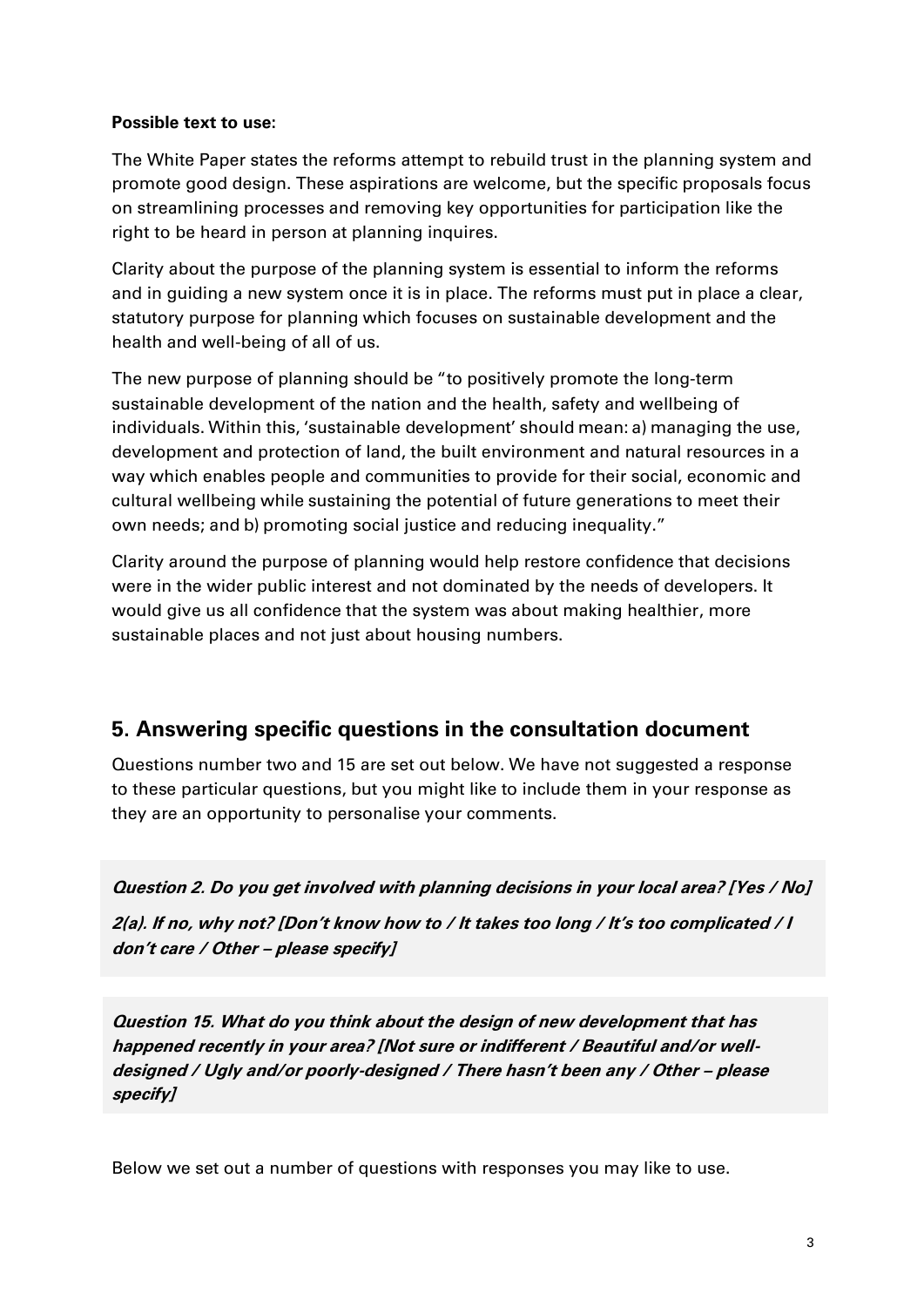#### **Question 5. Do you agree that Local Plans should be simplified in line with our proposals?**

No – I agree that there is a need to make local plans more accessible and visually engaging, but they need to be about much more than simply allocating land for development. The Planning White Paper recognises the importance of planning and the impact places have on people's mental and physical health. But then it goes on to propose that local plans will become shorter and "limited to no more than setting out site- or area- specific parameters and opportunities"<sup>1</sup>. Development management policies will sit at the national level. And that it is envisaged that requirements should be "machine readable"<sup>2</sup>.

Local plans should set out positive visions for the future of areas. There is therefore a need for clarification about how local plans and decision making will take into consideration important issues such as the impact of proposed development on health and wellbeing and climate change. For example, how can positive policies about active travel or climate change, which may be set out in the National Planning Policy Framework, be taken into consideration for schemes coming through in 'growth' or 'renewal' zones? How will the new system make sure local plans are ambitious about promoting equality and reducing socio-economic exclusion?

If the reformed system is to deliver better outcomes, which is the aspiration of the White Paper, there need to be assurances that those outcomes will not be solely based on local design guides. Plans need to address much more than just housing design and ensure that climate and human health are at the heart of planning for transport, employment, minerals and waste.

In light of the importance of local design guides in the new system, and to make sure that they carry sufficient weight and local communities are central to their development, the proposals should be revised so that local design guides must be developed for inclusion in the local plan, rather than it being seen as a 'twin track' approach.

Both design guides and local plans should be underpinned by strong, legally binding minimum standards on all issues which determine the decency of our homes, including minimum space, access to green areas, fire safety, climate change, walkable neighbourhoods and air pollution. These should be defined at the national level to ensure that all new homes support the health and wellbeing of their residents. Doing so would bring clarity to confusing systems and demonstrate how seriously the government takes these issues.

<sup>&</sup>lt;sup>1</sup> Paragraph 1.16, 5<sup>th</sup> bullet point of the web accessible version of the White Paper

<sup>2</sup> Paragraph 2.15 of the web accessible version of the White Paper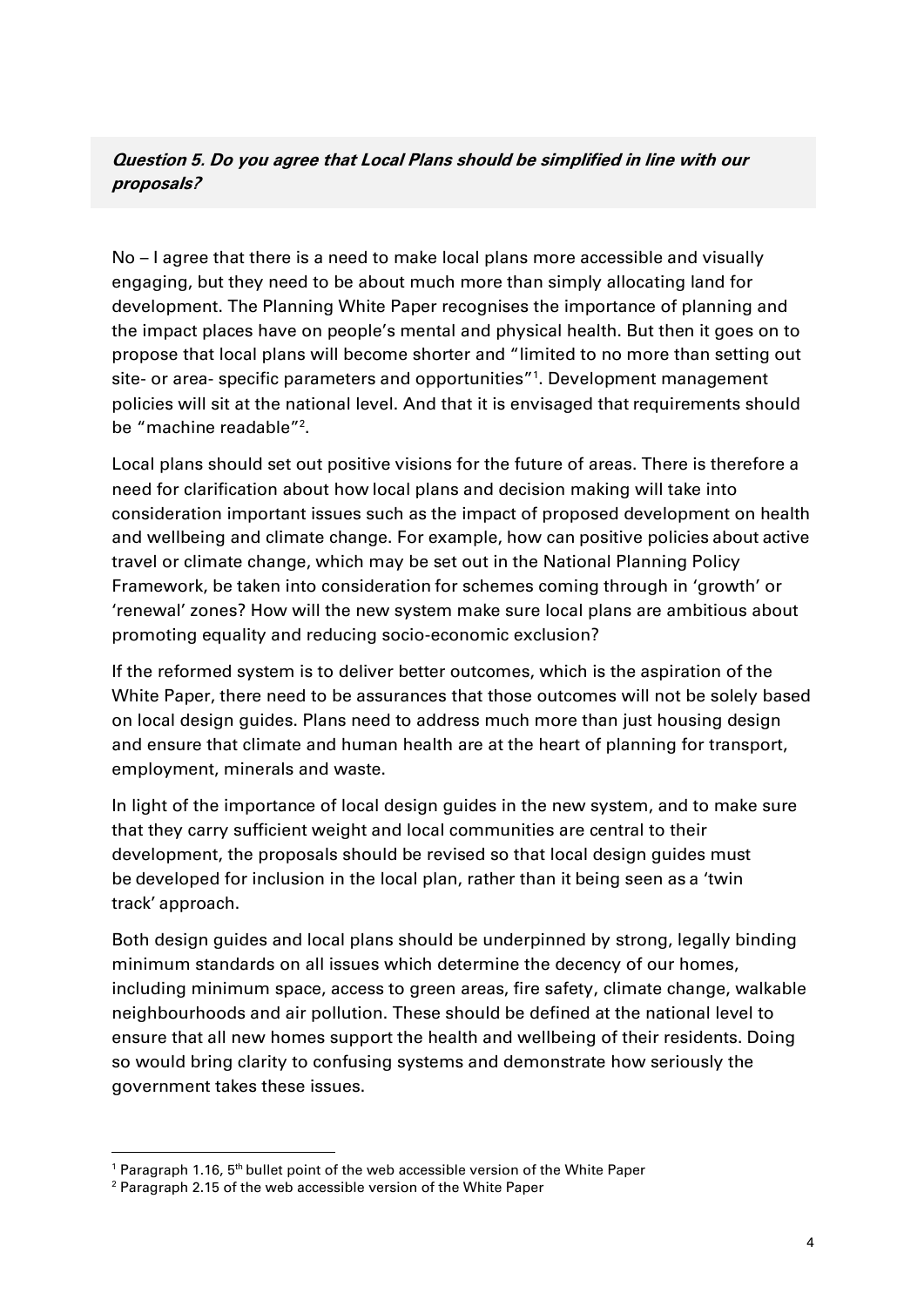#### **Question 9(a). Do you agree that there should be automatic outline permission for areas for substantial development (Growth areas) with faster routes for detailed consent?**

No - The White Paper states: "Our reforms will democratise the planning process by putting a new emphasis on engagement at the plan-making stage. At the same time, we will streamline the opportunity for consultation at the planning application stage, because this adds delay to the process and allows a small minority of voices, some from the local area and often some not, to shape outcomes."

I agree that local plans should be made more visual and accessible and that engaging more people in plan-making would be positive. This should not be at the expense of democratic processes, however, and the government must understand that making a system more accessible to the public is not the same as making it more democratic.

The specific details of the proposals reduce democratic accountability and the individual rights of the citizen to participate and this must be addressed as planning reform is taken forward.

I am concerned that it is unrealistic to propose that the level of detailed needed to inform whether or not a large-scale site should receive outline planning permission can be included in a key and annotation supporting a map. References are made in the White Paper to master plans being produced, which are a critically important ingredient to deliver high quality new mixed communities, but it is unclear how existing and future communities will be involved in that process.

**Question 9(c). Do you think there is a case for allowing new settlements to be brought forward under the Nationally Significant Infrastructure Projects regime?**

No – I am concerned that such a proposal focuses on speed rather than recognising the importance and value of a truly democratic planning system.

**Question 10. Do you agree with our proposals to make decision-making faster and more certain?**

No – I welcome the aspiration to involve more people in planning and to focus on delivering better outcomes. I am concerned, however, that the specific proposals focus on speed and certainty for developers rather than demonstrating a real commitment to working with local communities.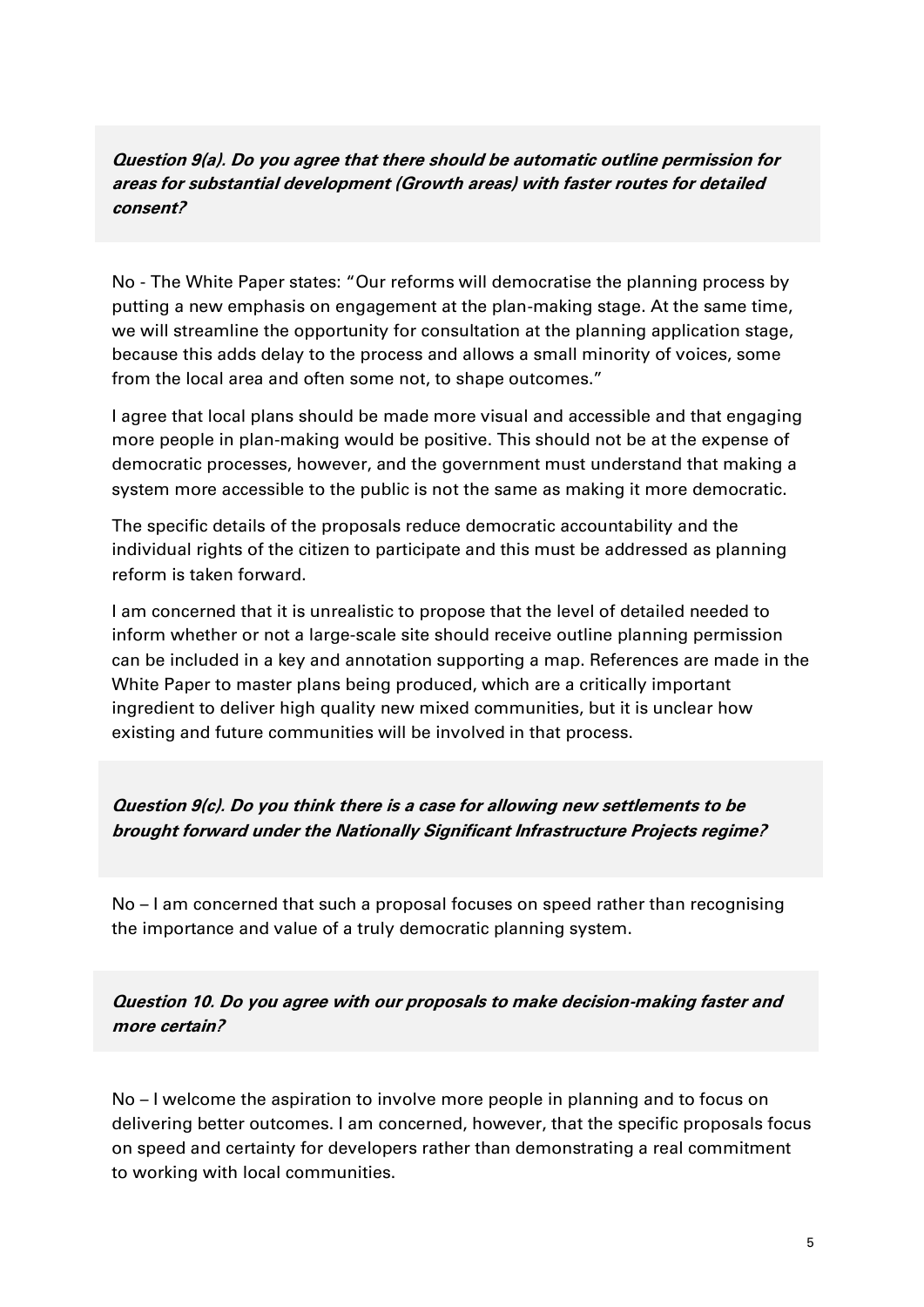#### **Question 12. Do you agree with our proposals for a 30-month statutory timescale for the production of local plans?**

No – I recognise the proposal includes 'comprehensive "best in class" ways of achieving public involvement' at the plan making stage and agree that more can and should be done to involve communities in plan making. But this must not be used to justify the removal of other democratic input. People's right to be heard in person by a planning inspector must be retained. It is not sufficient to propose that inspectors will have discretion about how citizens can be involved in the examination of local plans.

The right to be heard under Section 20(6) of the 2004 Planning Act is the only clear civil right that exists in the planning process for the individual citizen. It includes the important phrase: 'Any person who makes representations seeking to change a development plan document must (if he so requests) be given the opportunity to appear before and be heard by the person carrying out the examination.' This allows an individual to appear in front of an inspector and exercise other opportunities to ask questions of witnesses. This opportunity for the public to interrogate the evidence is absent from the major infrastructure regime but crucial to any meaningful opportunity to participate. It is not sufficient to suggest the opportunity to appear at a public inquiry could be replaced with the opportunity for inspectors to have a telephone conversation with the citizen, or ask for further written comments, if the inspector chooses to do so.

The right to be heard in person is even more important because development plans will become the only meaningful opportunity for community engagement.

#### **Question 16. Sustainability is at the heart of our proposals. What is your priority for sustainability in your area?**

Tackling the climate crisis is the top priority for tackling sustainability in my area.

The planning system has a unique contribution to make in the effective delivery of the UK Government's carbon reduction target. Planning is fundamental to positively delivering new renewable energy systems, to promoting the carbon performance of what we build, of finding the right sustainable locations and of designing places to support healthy and zero carbon transport options.

It is vital any new planning system should have climate change as its first legal and policy priority. But the White Paper, creates uncertainty about the role of the system in tackling climate change and fails to provide any real explanation of how carbon reductions will be secured through the new proposed framework. Where the White Paper is specific, for example, on the energy performance of buildings, it is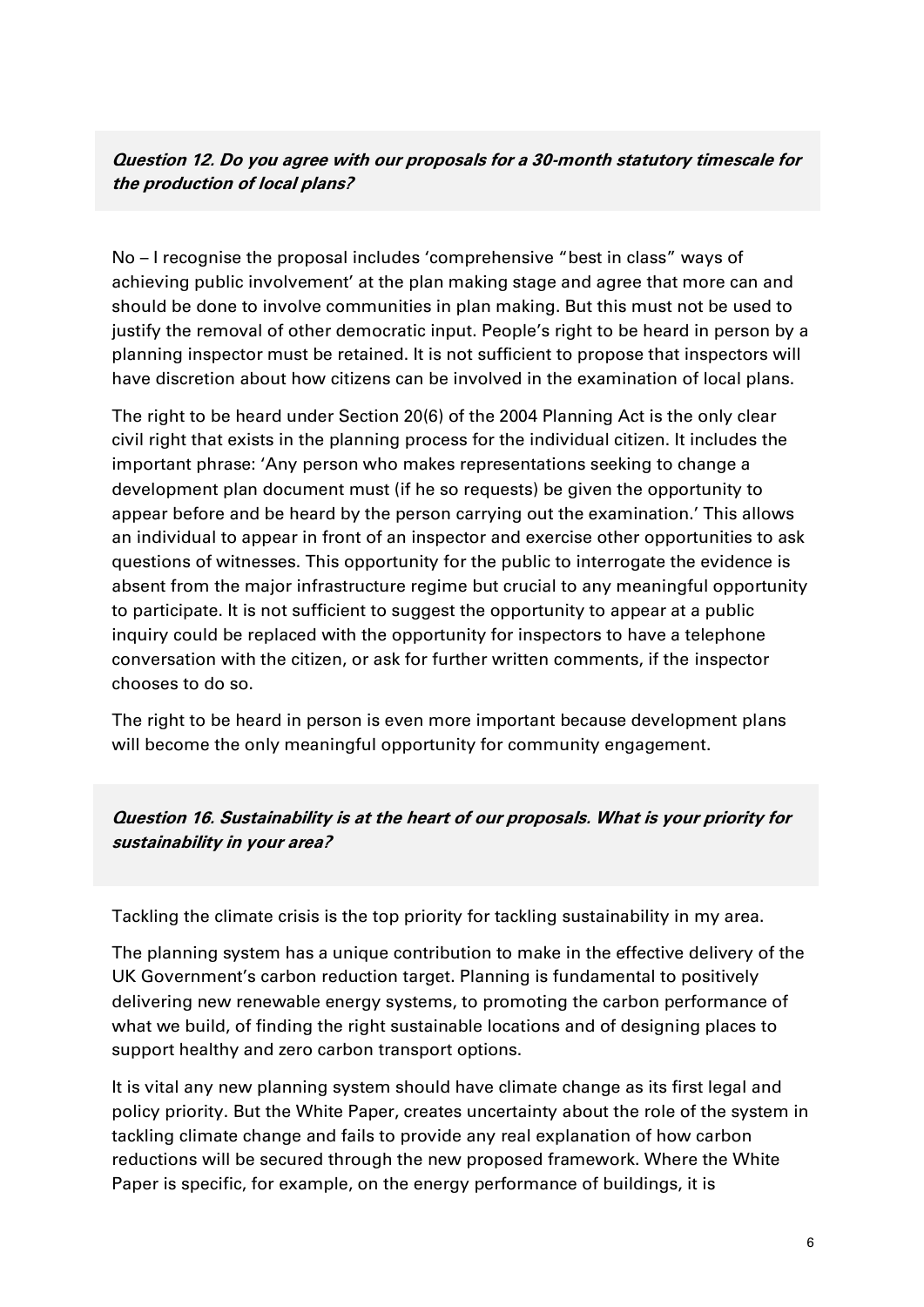disappointingly unambitious, and states only that "from 2025, we expect new homes to produce 75-80 per cent lower CO2 emissions compared to current levels." There is an urgent need for clarity about the roadmap beyond 2025 for achieving zero carbon homes.

In considering the objectives of a new planning system for England it is vital that the government sets out clearly how carbon reduction fits with its other objectives around housing delivery and securing beauty. The new system must align the legal objectives of town planning with the 2008 Climate Act. As part of the new system the existing legal duty on development plans to address climate change should be expanded in scope and strengthened in effect. The duty must apply to both development planning and development management and include explicit reference to implementing the carbon reduction budgets required by the 2008 Climate Act. The duty should also apply to the development of any design codes and pattern books and to neighbourhood plans.

#### **Question 17. Do you agree with our proposals for improving the production and use of design guides and codes?**

No – As stated in response to question 5, considering the importance of local design guides in the new system, to make sure that they carry sufficient weight and to ensure local communities are central to their development, the proposals should be revised. Local design guides must be developed for inclusion in the local plan, rather than it being seen as a 'twin track' approach.

I recognise that there are examples of local design codes being developed with existing communities and used effectively. They can be positive in terms of ensuring places are more walkable, have access to green space and new development fits with the existing design. Within a reformed system their scope must be broad enough to make sure they deliver beautiful, healthy new homes and development. This should include them being able to set out standards for the quality of new homes, as well as requirements for the external environment. I am concerned however about the extent to which they really will be able to inform development within the proposed new planning system.

The front of the White Paper shows Nansleden in Cornwall, which has successfully developed and used a local design code. A key factor in the success of the code, however, is the control that the Duchy of Cornwall has over what development and changes are allowed in the area. They have much more control than a local planning authority. Further thought needs to be given to how to make sure local design codes or pattern books carry sufficient weight in the system. Especially as permitted development rights continue to operate.